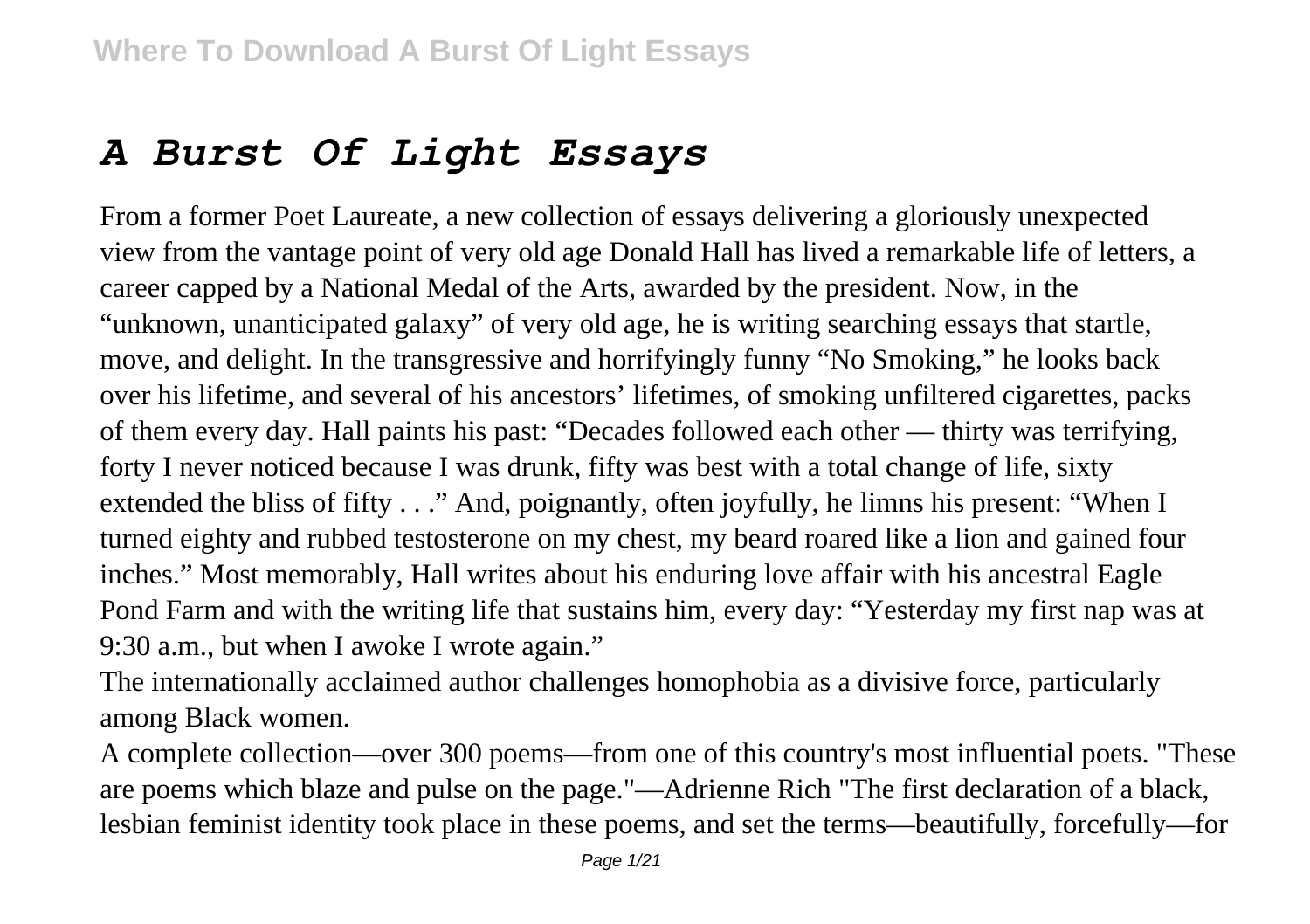contemporary multicultural and pluralist debate."—Publishers Weekly "This is an amazing collection of poetry by . . . one of our best contemporary poets. . . . Her poems are powerful, often political, always lyrical and profoundly moving."—Chuckanut Reader Magazine "What a deep pleasure to encounter Audre Lorde's most potent genius . . . you will welcome the sheer accessibility and the force and beauty of this volume."—Out Magazine Ethnography situating the contemporary financial services industry in the US Virgin Islands

within broader histories of racial capitalism and gender inequality.

Feel Free

Essays

New and Selected Essays

The Marvelous Arithmetics of Distance

Sister Outsider

Why Not Me?

From the self-described 'black, lesbian, mother, warrior, poet', these soaring, urgent essays on the power of women, poetry and anger are filled with darkness and light. Penguin Modern: fifty new books celebrating the pioneering spirit of the iconic Penguin Modern Classics series, with each one offering a concentrated hit of its contemporary, international flavour. Here are authors ranging from Kathy Acker to James Baldwin, Truman Capote to Stanislaw Lem and George Orwell to Shirley Jackson; essays radical and inspiring; poems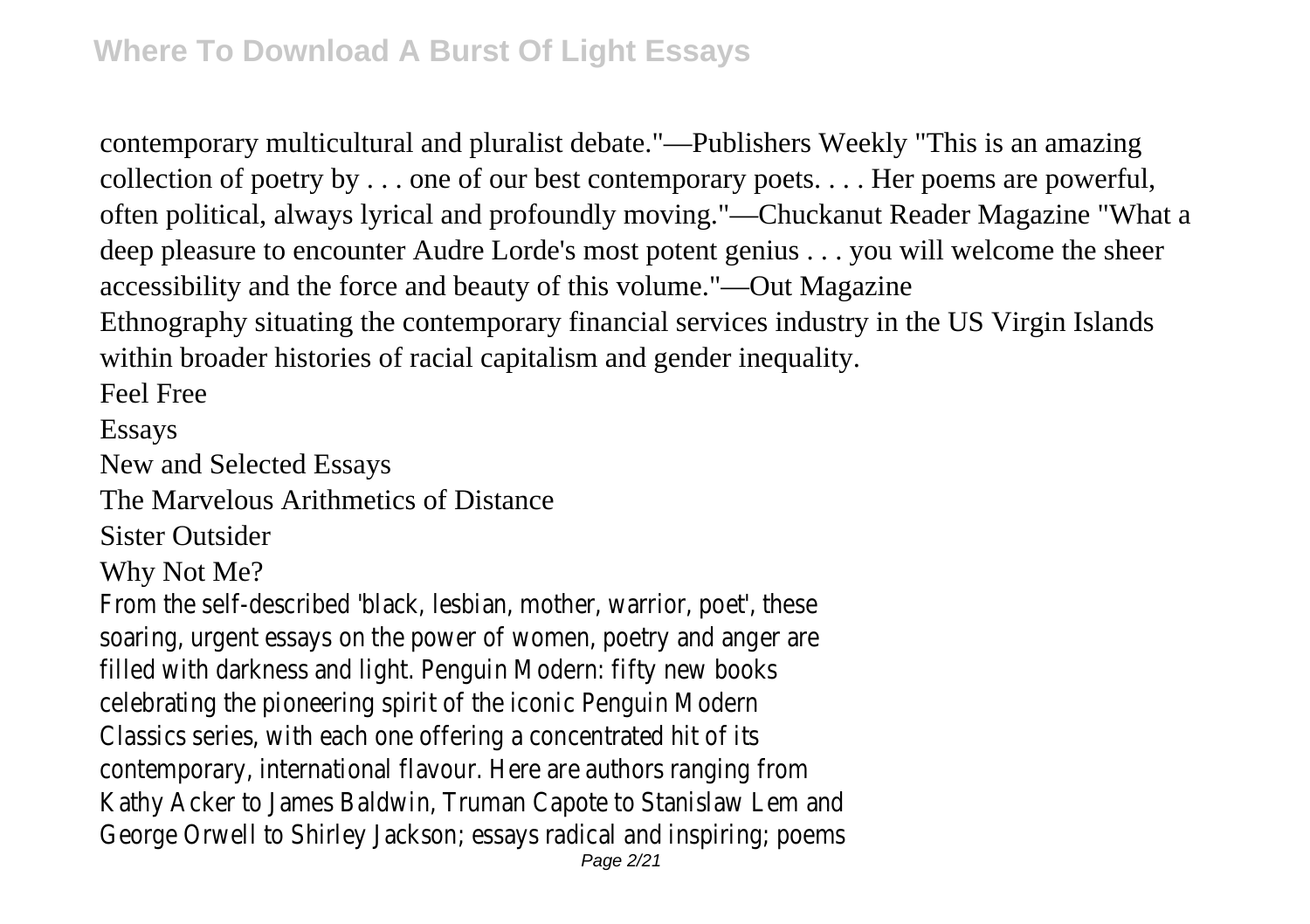moving and disturbing; stories surreal and fabulous; taking us from the deep South to modern Japan, New York's underground scene to the farthest reaches of outer space.

'A joy of a book - enriching, illuminating, eclectic and far from a conventional science read' Richard Webb, New Scientist Books of the Year 'Carlo Rovelli's imaginative rigour, his lively humour and his beautiful writing are inspiring' Erica Wagner One of the most inspiring thinkers of our age, the bestselling author of Seven Brief Lessons on Physics transforms the way we think about the world with his reflections on science, history and humanity In this collection of writings, the logbook of an intelligence always on the move, Carlo Rovelli follows his curiosity and invites us on a voyage through science, history, philosophy and politics. Written with his usual clarity and wit, these pieces range widely across time and space: from Newton's alchemy to Einstein's mistakes, from Nabokov's butterflies to Dante's cosmology, from travels in Africa to the consciousness of an octopus, from mind-altering psychedelic substances to the meaning of atheism. Charming, pithy and elegant, this book is the perfect gateway to the universe of one of the most influential scientists of our age. A fully illustrated, beautifully produced edition of Junichiro Tanizaki's wise and evocative essay on Japanese culture. 'We find beauty not in the thing itself but in the patterns of shadows, the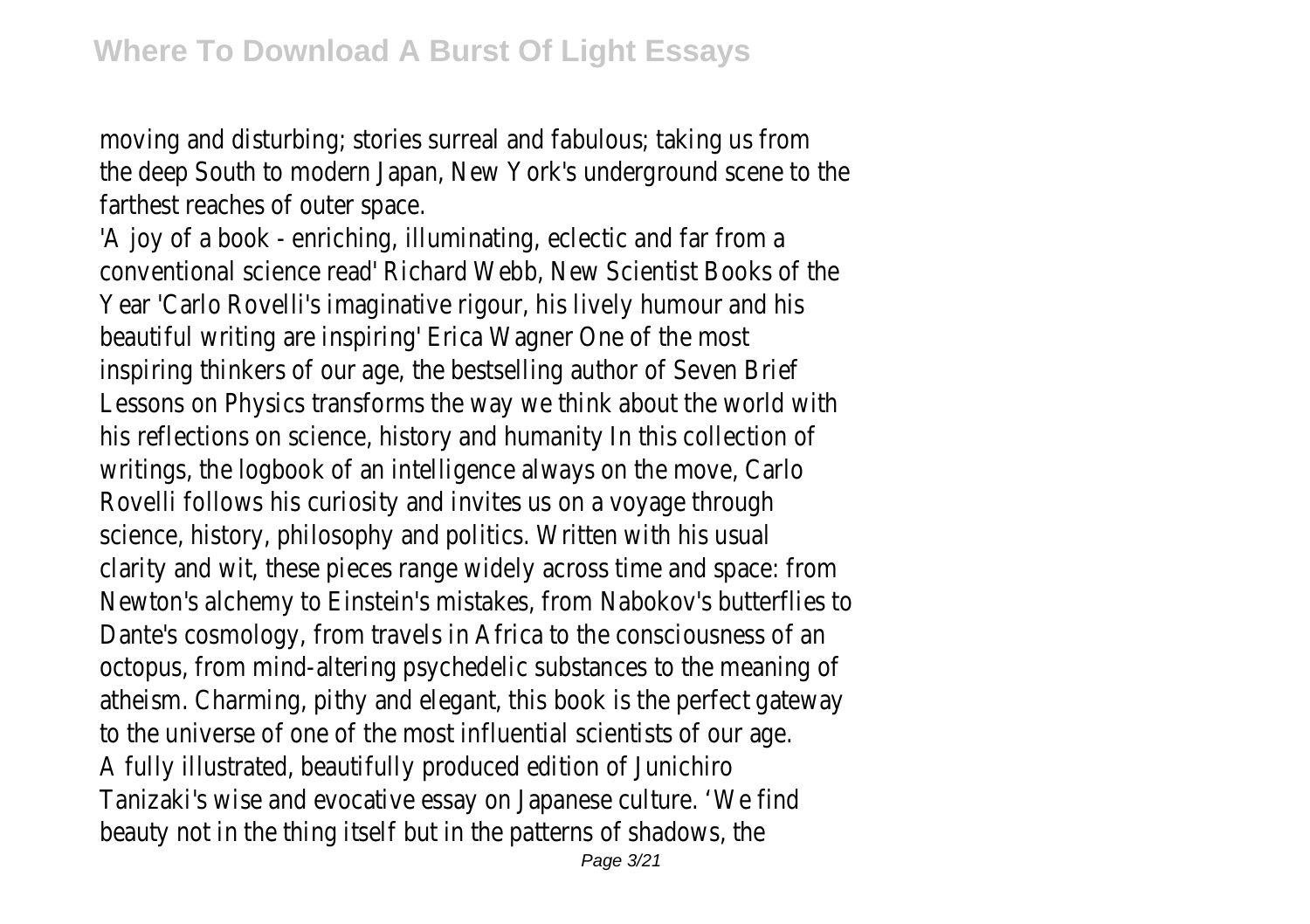light and the darkness, that one thing against another creates... Were it not for shadows, there would be no beauty.' This book is in fact a portal. Reading it, you will be led by Junichiro Tanizaki's light touch into a mysterious and tranquil world of darkness and shadows, where gold flashes in the gloom and a deep stillness reigns. If you are accustomed to equate light with clarity, the faded with the worthless and the dim with the dreary, prepare for a courteous but powerful realignment of your ideas. In Praise of Shadows is a poetic paean to traditional Japanese aesthetics – in a free-ranging style that moves from architecture to No theatre, and from cookery to lighting, Tanizaki teaches us to see the beauty in tarnished metal, the sombre dignity in unglazed pottery, the primacy of organic materials that bear witness to the regular touch of human hands. It is also astonishingly prescient, offering a gentle warning against the quest for airbrushed perfection, and reminding us that too much light can pollute and obscure our natural world. In this special edition, the text is accompanied by specially selected images to complement Tanizaki's reflections and further illustrate the pattern and beauty of shadows.

Mindy Kaling has found herself at a turning point. So in Why Not Me?, she shares her ongoing journey to find fulfilment and adventure in her adult life, be it falling in love at work, seeking new friendships in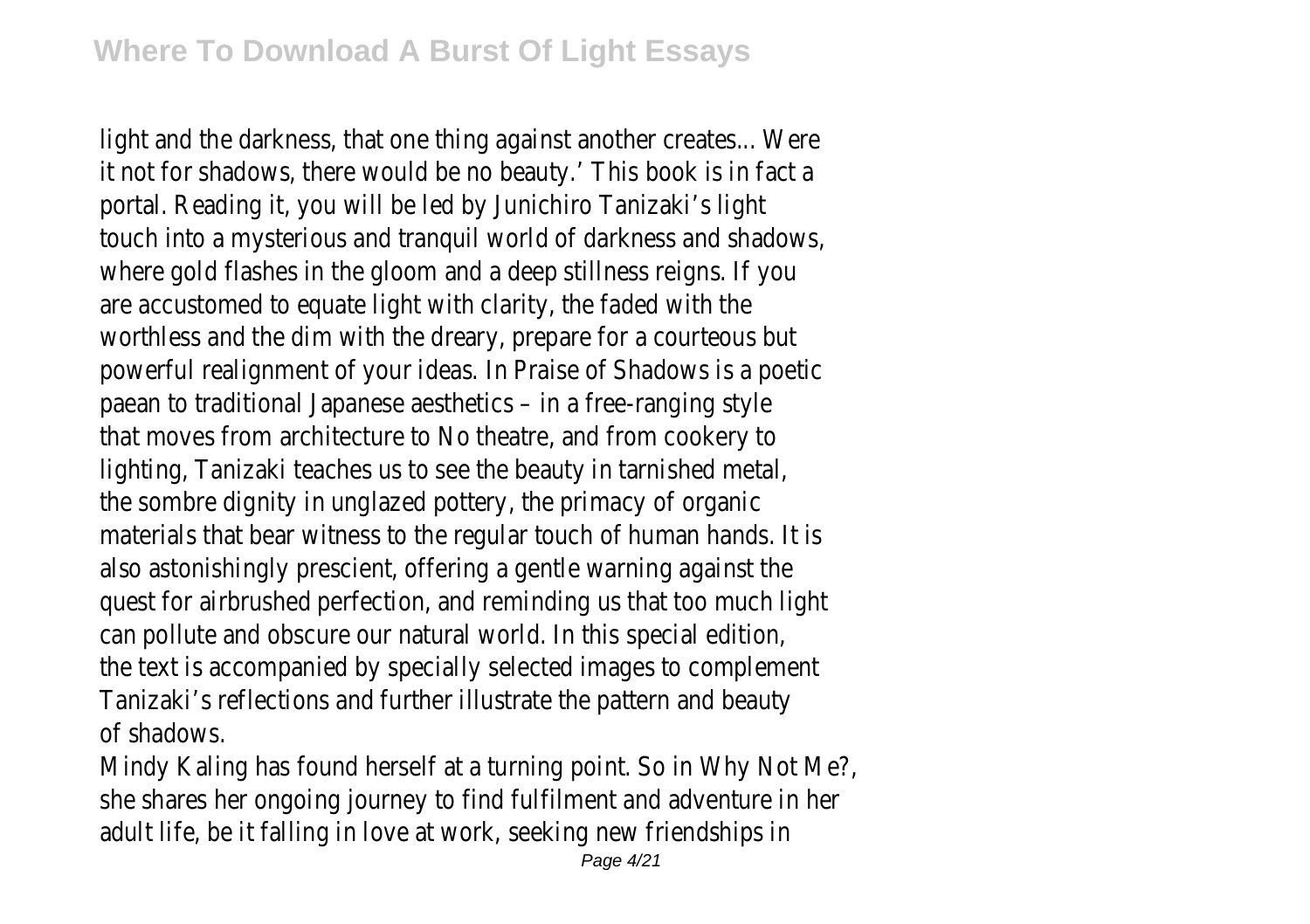unlikely places, or attempting to be the first person in history to lose weight without any behaviour modification whatsoever. In "How to Look Spectacular", she reveals her tongue-in-cheek solutions for guaranteed on-camera beauty. "Player" tells the story of Mindy being seduced, then dumped, by a female friend in LA. And in "Soup Snakes," she spills some secrets on her relationship with ex-boyfriend and close friend B. J. Novak. Mindy has put the anxieties, the glamour and the celebrations of her second coming-of-age into this book, to which anyone can relate. (And, if they can't, they can skip to the parts where she talks about meeting Bradley Cooper.) Apartheid U.S.A. And I Thought... Poems and Other Essays How To Write Essays

Six Essays

The skill of good essay writing is essential if you are to achieve the kind of grades you want in the courses you are studying. This is true whether you are studying at GCSE, AS or A levels at school or college, or trying to gain a degree at university. The advice and practical guidance you receive in this book will enable you to improve your grade assessments by putting into practice some simple, but invaluable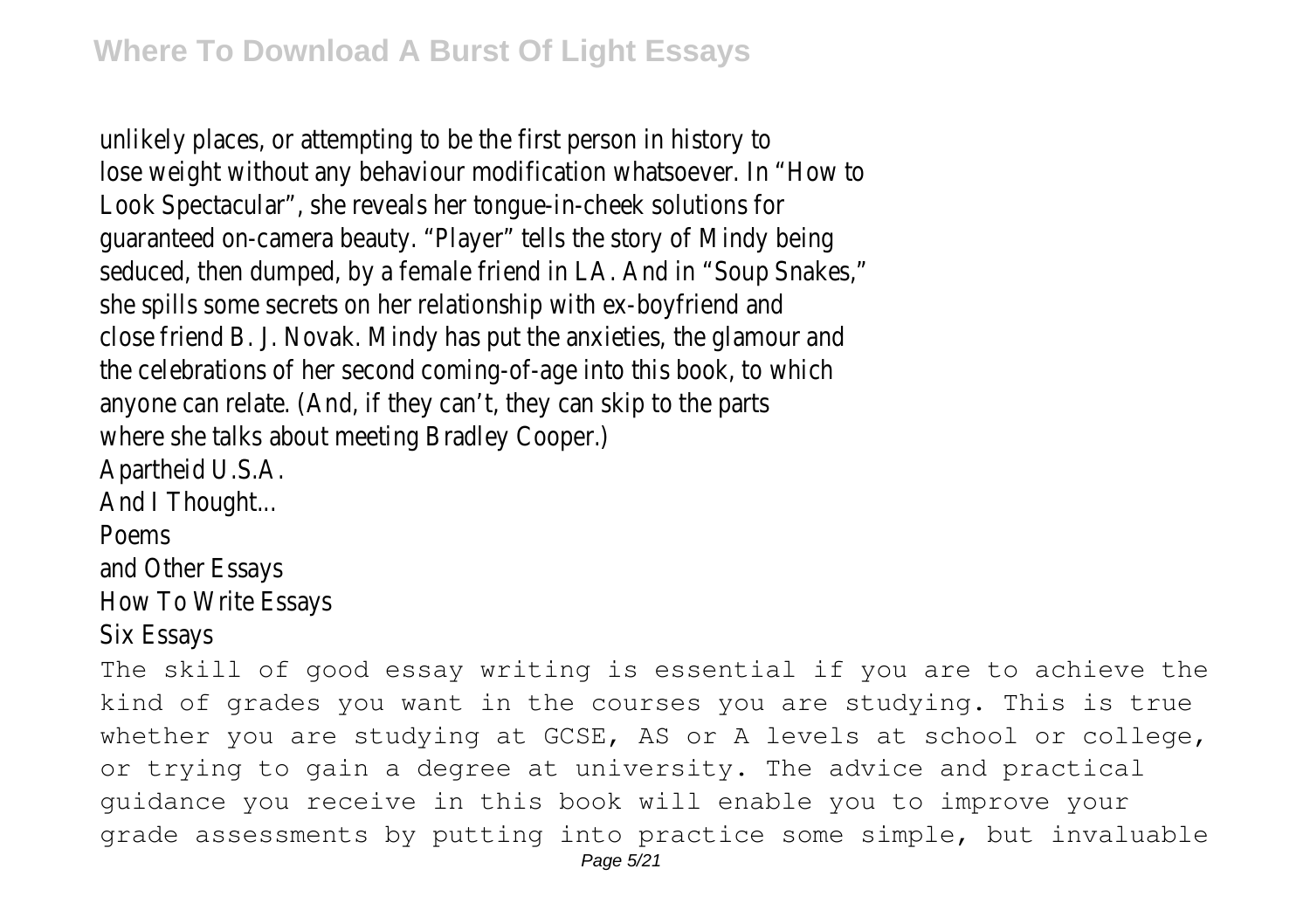principles of essay writing. These approaches will work for you whether you are facing assessment in timed exam conditions or being judged by coursework assignments. This book will take you step by step from your opening to your closing paragraph, so that you focus your thoughts on answering the assignment appropriately and relevantly. It also contains ten sample essays and useful chapters on grammar, accuracy and spelling.

Fierce, timely, and unsettling essays from an important and beloved writer and conservationist Terry Tempest Williams's fierce, spirited, and magnificent essays are a howl in the desert. She sizes up the continuing assaults on America's public lands and the erosion of our commitment to the open space of democracy. She asks: "How do we find the strength to not look away from all that is breaking our hearts?" We know the elements of erosion: wind, water, and time. They have shaped the spectacular physical landscape of our nation. Here, Williams bravely and brilliantly explores the many forms of erosion we face: of democracy, science, compassion, and trust. She examines the dire cultural and environmental implications of the gutting of Bear Ears National Monument—sacred lands to Native Peoples of the American Southwest; of the undermining of the Endangered Species Act; of the relentless press by the fossil fuel industry that has led to a panorama in which "oil rigs light up the horizon." And she testifies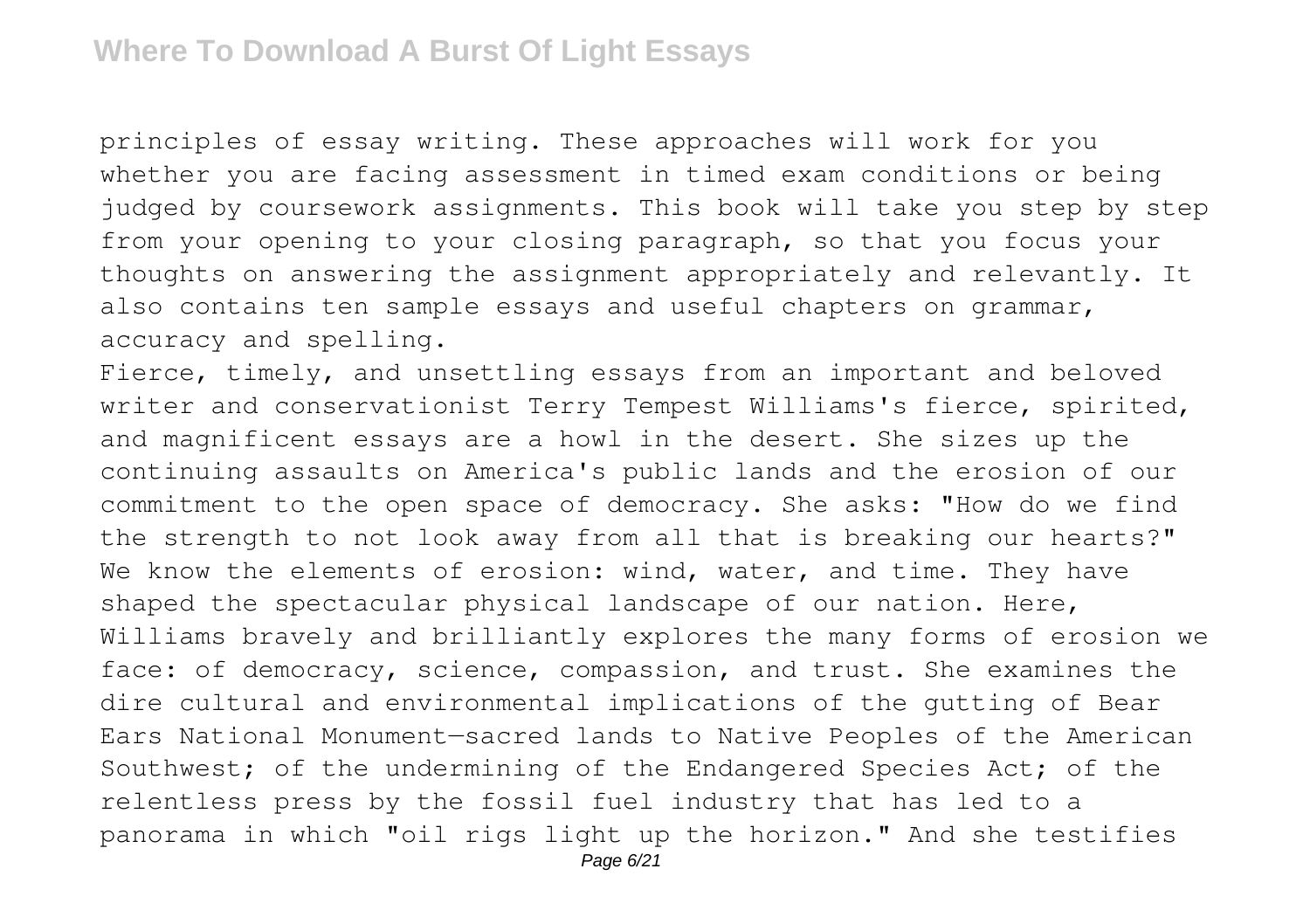that the climate crisis is not an abstraction, offering as evidence the drought outside her door and, at times, within herself. These essays are Williams's call to action, blazing a way forward through difficult and dispiriting times. We will find new territory—emotional, geographical, communal. The erosion of desert lands exposes the truth of change. What has been weathered, worn, and whittled away is as powerful as what remains. Our undoing is also our becoming. Erosion is a book for this moment, political and spiritual at once, written by one of our greatest naturalists, essayists, and defenders of the environment. She reminds us that beauty is its own form of resistance, and that water can crack stone.

Getting money, paying bills, finding your prince charming, finding your happiness it looked so easy when you were young.You thought you had it all figured out. Little did you know life throws you curve balls. And you thought grownups had it easy so did these ladies. Follow their journies while getting lost in the grownup world.

A final volume of poetry written during the last five years of the 1991 New York State Poet's life explores her international concerns. By the winner of the Manhattan Borough President's Award for Excellence in the Arts. Reprint. A Burst of Light. Essays by AudreLorde

The Collected Poems of Audre Lorde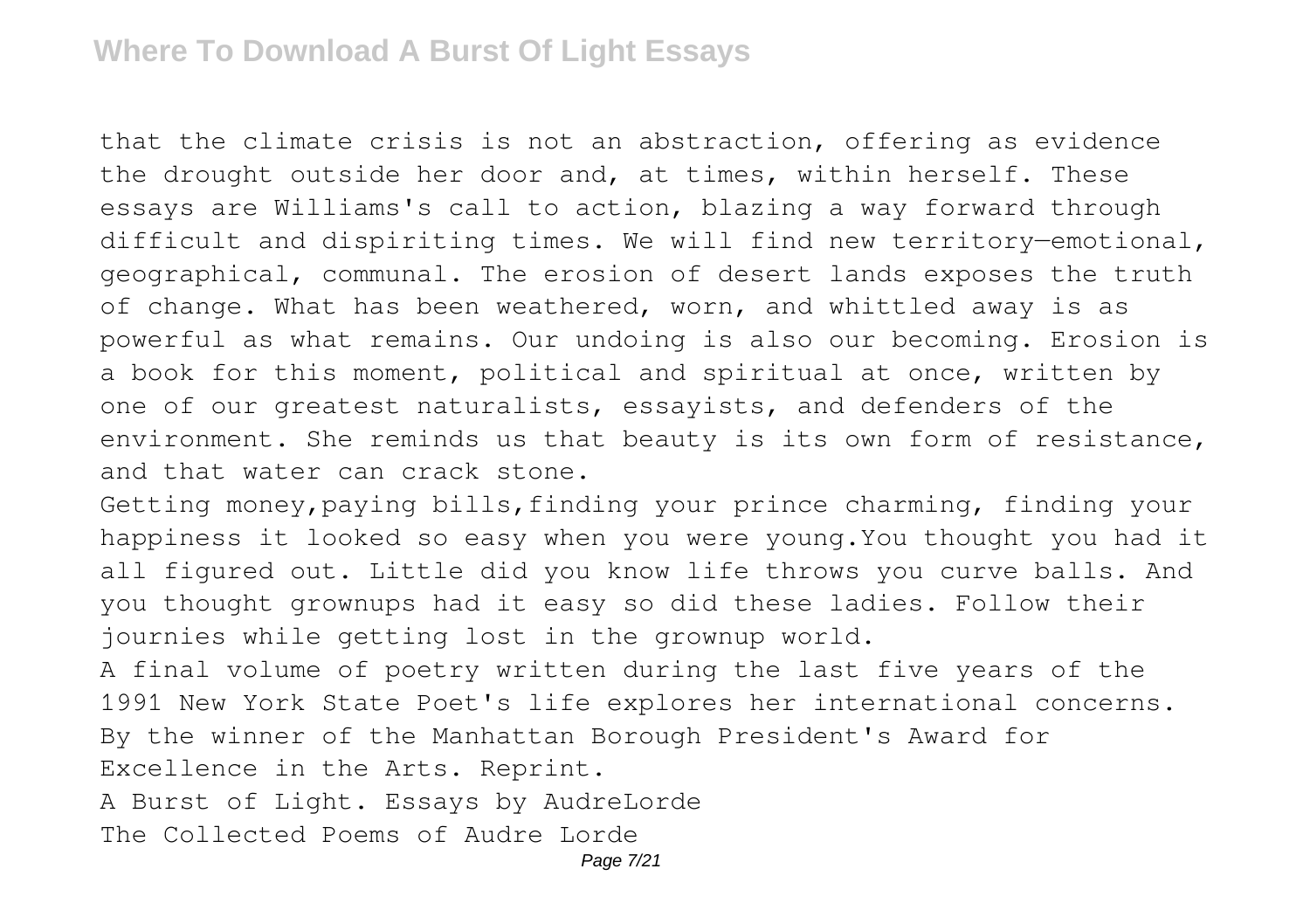```
Cables to Rage
Known and Strange Things
The First Cities
The Master's Tools Will Never Dismantle the Master's House
```
'Women so empowered are dangerous' Written with a 'black woman's anger' and the precision of a poet, these searing pieces by the groundbreaking writer Audre Lorde are a celebration of female strength and solidarity, and a cry to speak out against those who seek to silence anyone they see as 'other'. One of twenty new books in the bestselling Penguin Great Ideas series. This new selection showcases a diverse list of thinkers who have helped shape our world today, from anarchists to stoics, feminists to prophets, satirists to Zen Buddhists.

Audre Lorde was not only a famous poet; she was also one of the most important radical black feminists of the past century. Her writings and speeches grappled with an impressive broad list of topics, including sexuality, race, gender, class, disease, the arts, parenting, and resistance, and they have served as a transformative and important foundation for theorists and activists in considering questions of power and social justice. Lorde embraced difference, and at each turn she emphasized the importance of using it to build shared strength among marginalized communities. I Am Your Sister is a collection of Lorde's nonfiction prose, written between 1976 and 1990, and it introduces new perspectives on the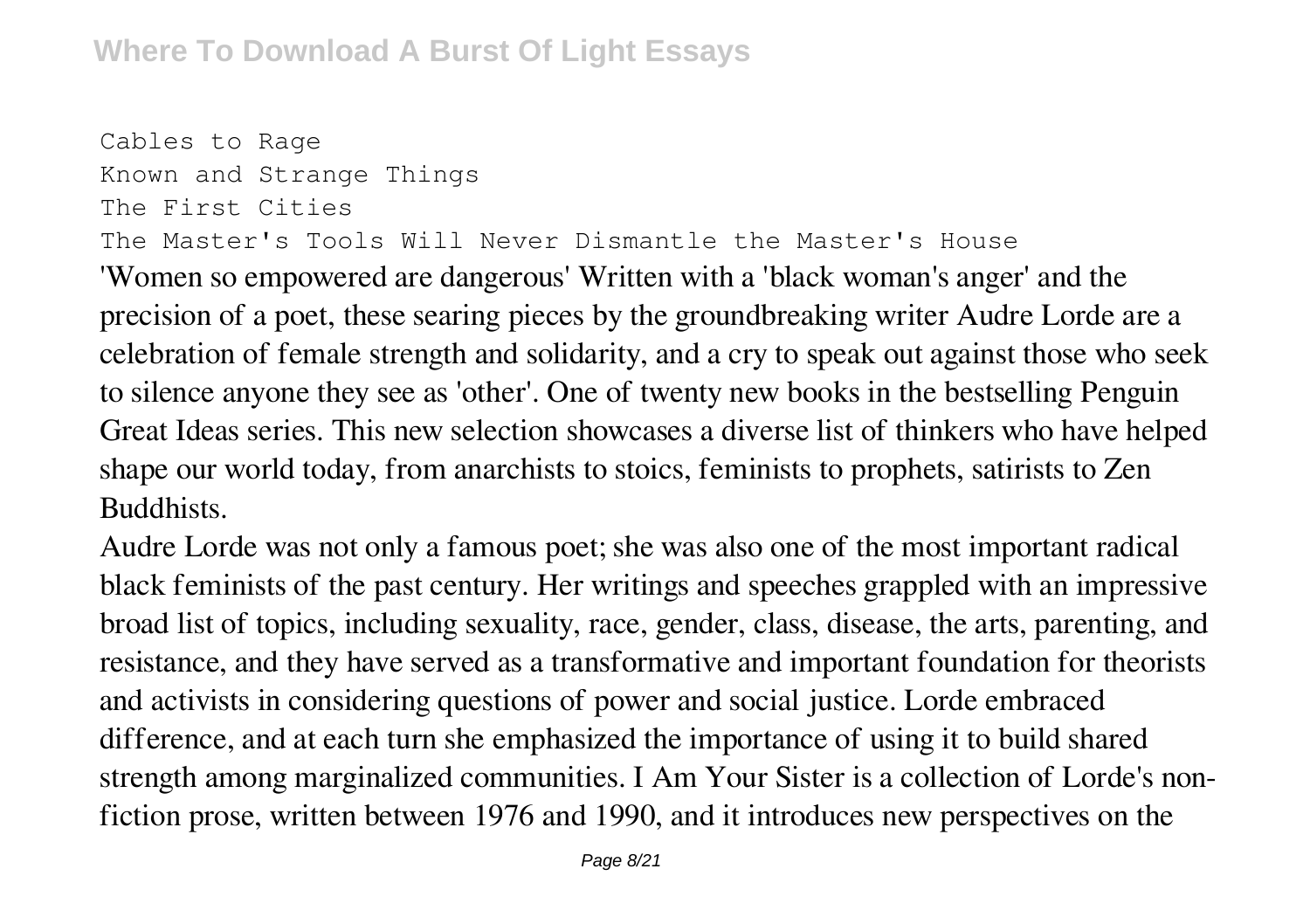depth and range of Lorde's intellectual interests and her commitments to progressive social change. Presented here, for the first time in print, is a major body of Lorde's speeches and essays, along with the complete text of A Burst of Light and Lorde's landmark prose works Sister Outsider and The Cancer Journals. Together, these writings reveal Lorde's commitment to a radical course of thought and action, situating her works within the women's, gay and lesbian, and African American Civil Rights movements. They also place her within a continuum of black feminists, from Sojourner Truth, to Anna Julia Cooper, Amy Jacques Garvey, Lorraine Hansberry, and Patricia Hill Collins. I Am Your Sister concludes with personal reflections from Alice Walker, Gloria Joseph, Johnnetta Betsch Cole, Beverly Guy-Sheftall, and bell hooks on Lorde's political and social commitments and the indelibility of her writings for all who are committed to a more equitable society. ' The IPS-Nathan Lectures series was launched by the Institute of Policy Studies (IPS) in 2014. It is part of the S R Nathan Fellowship for the Study of Singapore. The Fellowship was set up to fund further research into public policy, with the S R Nathan Fellow, who is appointed annually, delivering between four and six lectures each year. These lectures aim to advance public understanding and discussion of issues of critical national interest. Ho Kwon Ping was the 2014/15 S R Nathan Fellow for the Study of Singapore. This book contains the five IPS-Nathan Lectures he gave between October 2014 and April 2015, as well as highlights of the accompanying dialogue with the audience. In his lectures, Ho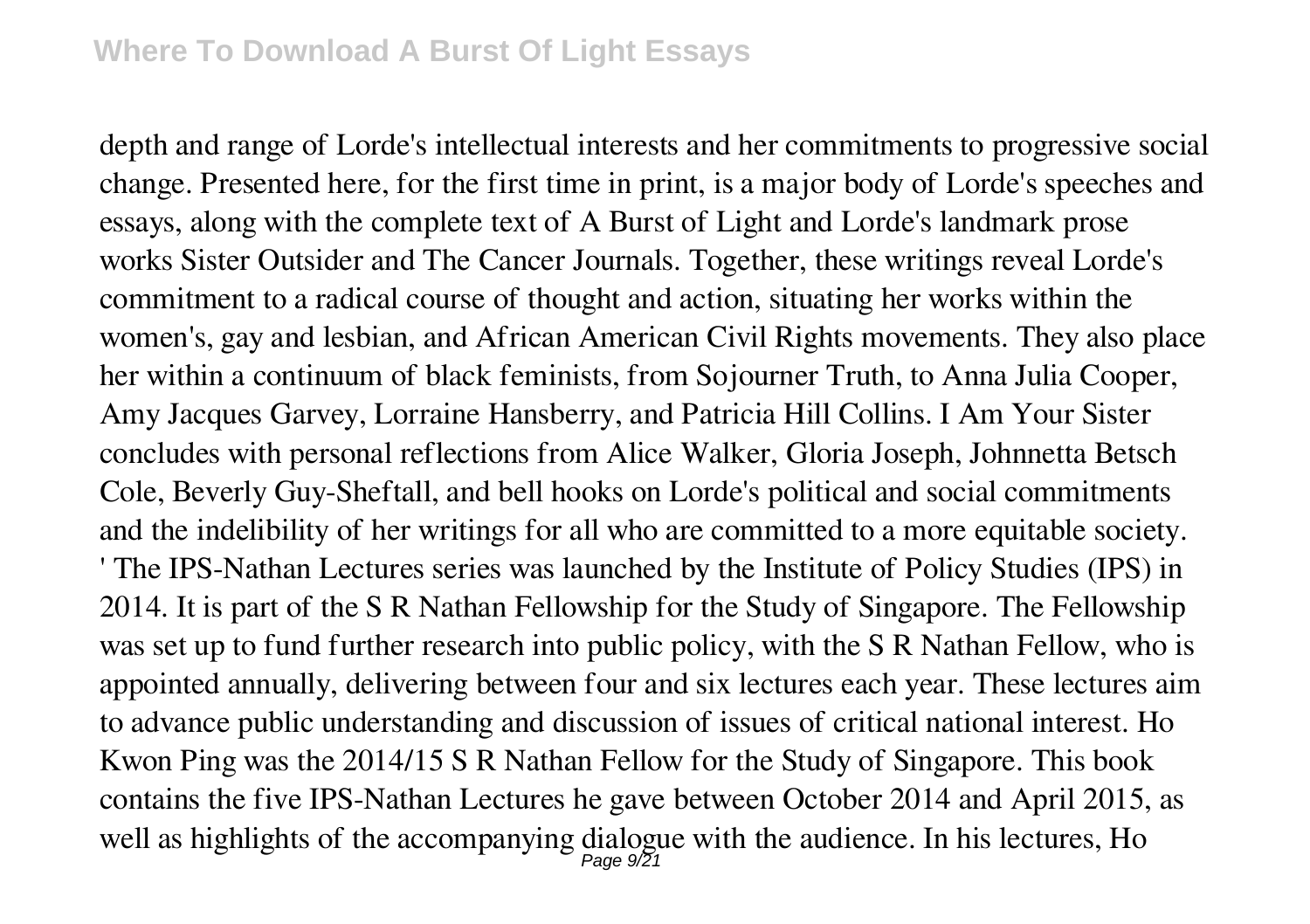looks forward to the next 50 years, offering innovative ideas and robust views on how governance and key institutions can evolve to ensure the sustainable continuation of Singapore — the "improbable nation". This book illuminates Ho''s vision of a cohesively diverse Singapore lasting beyond the lifespan of his generation, and aims to get the young to ponder and discuss the kind of home, and future, they wish for. Contents: Politics and GovernanceEconomy and BusinessSecurity and SustainabilityDemography and FamilySociety and Identity Readership: General public, professionals, students, researchers, diplomats, and foreign visitors interested in knowing more about Singapore and what lies ahead for the city-state. Key Features:The lectures cover the breadth of social issues facing Singapore today and specifically picks apart the most pertinent topics within each broad categoryHo Kwon Ping is known for his independent thought and speechThe lectures are deliberately accessible to the lay person, and shies away from the technical terms of academiaKeywords:IPS-Nathan;Singapore;Future;Ho Kwon Ping;Politi cs;Governance;Demography;Family;Society;Identity;Security;Sustainability;Economy;Busi ness "The book is not so much a scholarly treatise as it is a general interest book." Suhaile Md Author of The Middle Ground '

This winter, take the time to reflect on an extraordinary year with this perfectly distilled set of essays from one of our wisest and most humane thinkers From the critically acclaimed author of Feel Free, Swing Time, White Teeth and many more 'There will be Page 10/21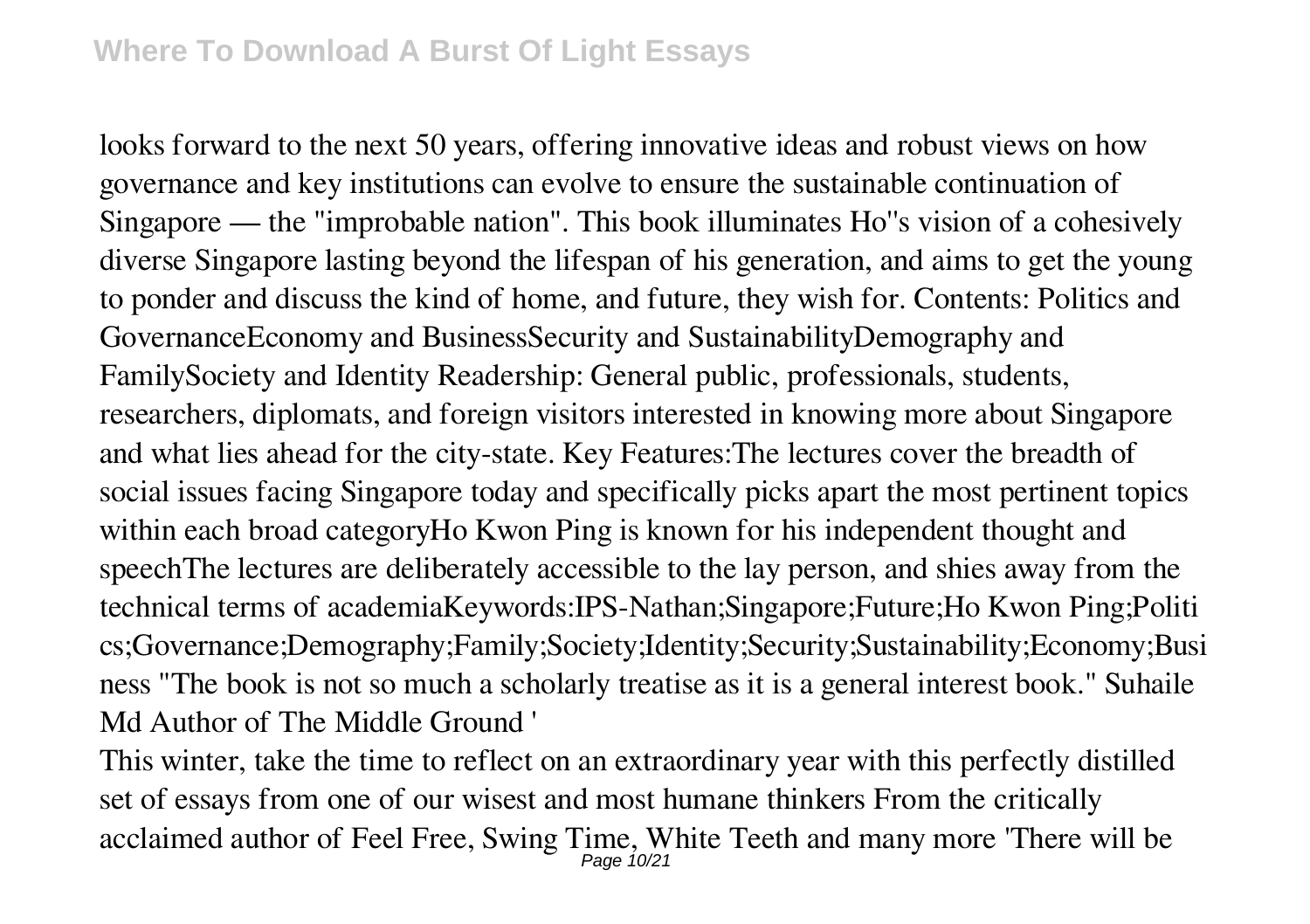many books written about the year 2020: historical, analytic, political and comprehensive accounts. This is not any of those - the year isn't half-way done. What I've tried to do is organize some of the feelings and thoughts that events, so far, have provoked in me, in those scraps of time the year itself has allowed. These are above all personal essays: small by definition, short by necessity.' Crafted with the sharp intelligence, wit and style that have won Zadie Smith millions of fans, and suffused with a profound intimacy and tenderness in response to these unprecedented times, Intimations is a vital work of art, a gesture of connection and an act of love - an essential book in extraordinary times. Essays of Undoing The Cancer Journals Black Women Organizing Across Sexualities Intimations Thick I Am Your Sister This singular collection is nothing less than a political, spiritual, and intensely personal record of America's tumultuous modern age as experienced by the nation's foremost critics, commentators, activists, and artists. Moving, incisive, and enduringly relevant writings by the African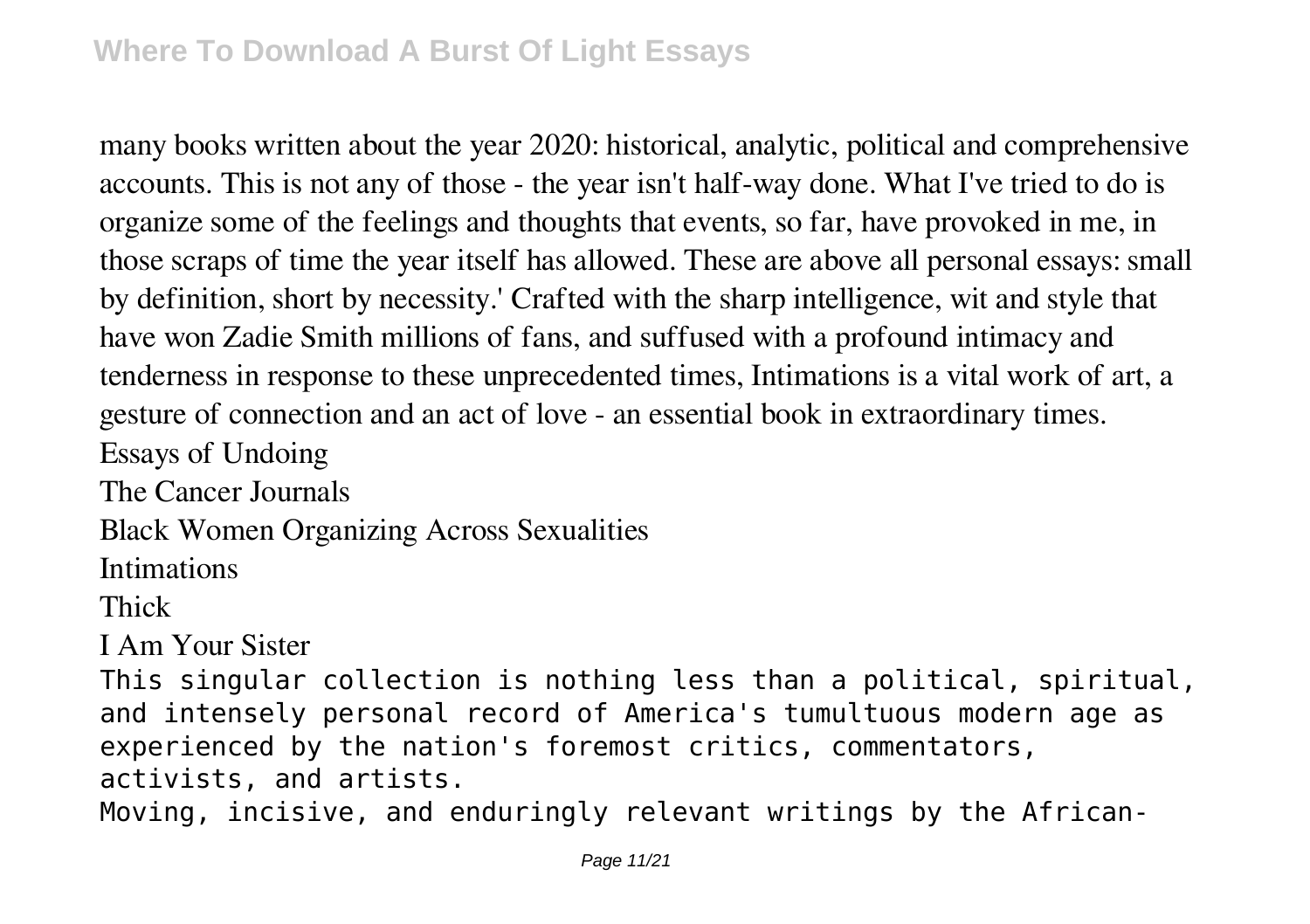American poet and feminist include her thoughts on the radical implications of self-care and living with cancer as well as essays on racism, lesbian culture, and political activism. AS HEARD ON BBC RADIO 4 BOOK OF THE WEEK The one and only Zadie Smith, prize-winning, bestselling author of Swing Time and White Teeth, is back with a second unmissable collection of essays No subject is too fringe or too mainstream for the unstoppable Zadie Smith. From social media to the environment, from Jay-Z to Karl Ove Knausgaard, she has boundless curiosity and the boundless wit to match. In Feel Free, pop culture, high culture, social change and political debate all get the Zadie Smith treatment, dissected with razor-sharp intellect, set brilliantly against the context of the utterly contemporary, and considered with a deep humanity and compassion. This electrifying new collection showcases its author as a true literary powerhouse, demonstrating once again her credentials as an essential voice of her generation.

'A brave, beautiful book that could double as a handbook to accompany anyone on their journey through cancer' Jackie Kay, New Statesman The Cancer Journals is an intimate, poetic and invigorating account of the experience of breast cancer, from biopsy to mastectomy, told by the great feminist and activist Audre Lorde. Moving between journal entry, memoir, and essay, Lorde fuses the personal and political to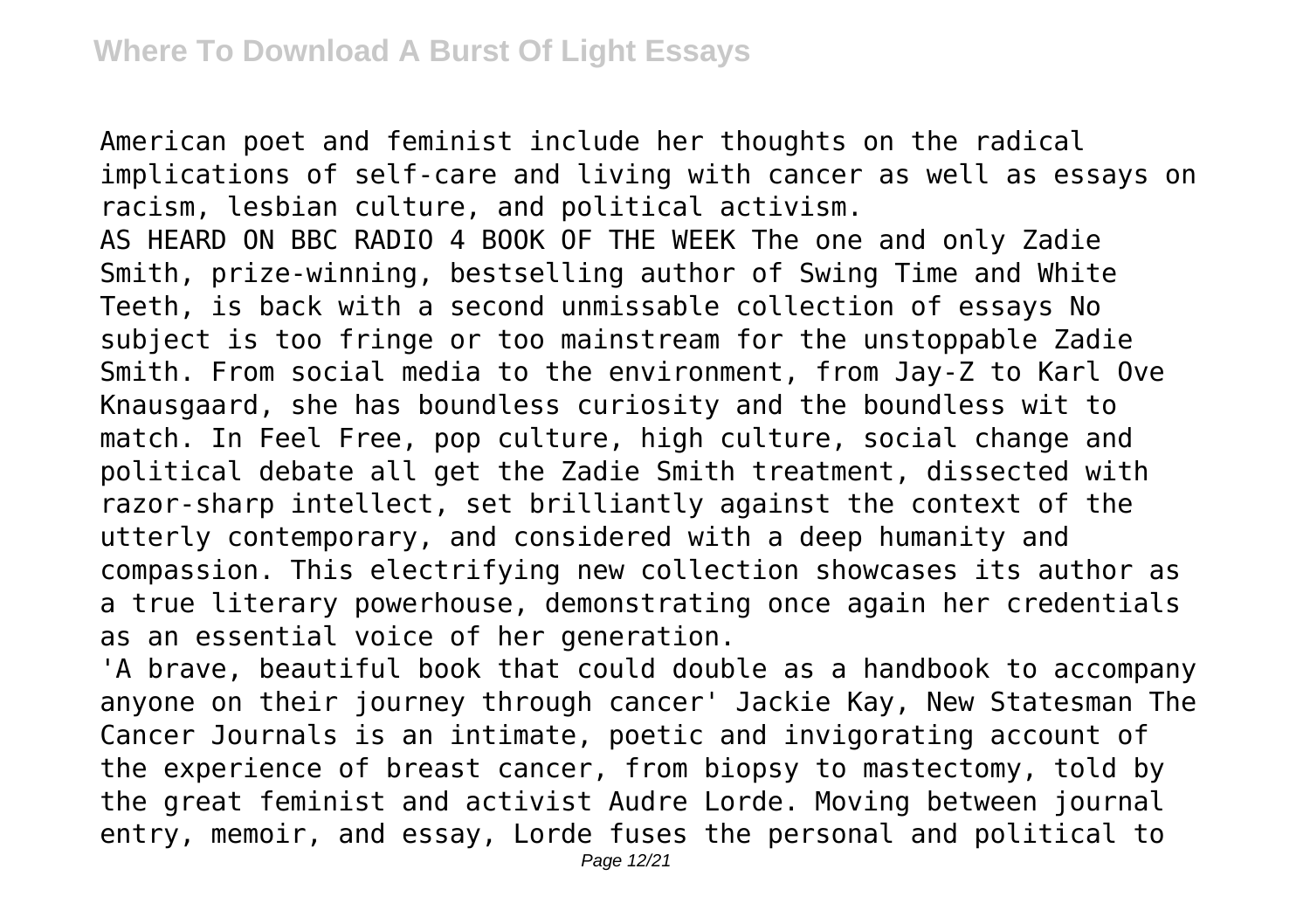reflect on the many questions breast cancer raises: questions of survival, sexuality, prosthesis and self-care. It is a journey of survival, friendship, and self-acceptance. 'Grief, terror, courage, the passion for survival and for more than survival, are here in the searchings of a great poet' Adrienne Rich 'This book teaches me that with one breast or none, I am still me' Alice Walker Race, Gender, and Financialization in the US Virgin Islands Some of Us Did Not Die The Erotic as Power Essays After Eighty The Selected Works of Audre Lorde Uses of the Erotic *A blazingly intelligent first collection of essays from the award-winning author of Open City and Every Day Is for the Thief. With these pieces on politics, photography, travel, history and literature - many of which have become viral sensations, shared and debated around the globe - Teju Cole solidifies his place as one of today's most powerful and original voices. On page after page, deploying prose dense with beauty and ideas, he finds fresh and potent ways to interpret art, people and historical moments. Cole tells of his engagement with Virginia Woolf through her diaries, before reflecting on an episode of temporary*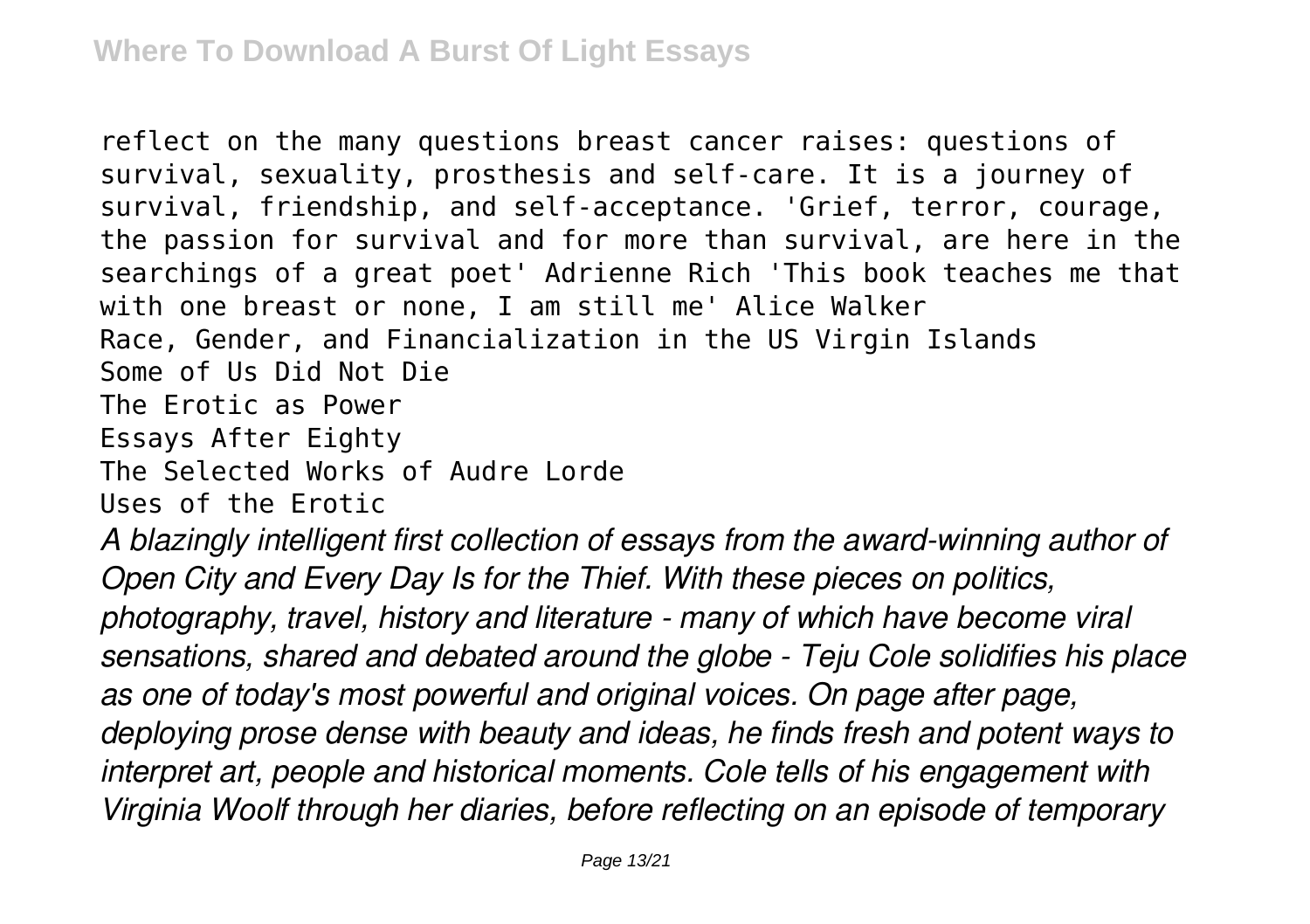*blindness in New York. He looks at the rise of Instagram and interrogates the value of its images. He examines the transition of the candidate Obama, the avid reader, into a 'forever-war' president on the global stage. Persuasive and provocative, erudite yet accessible, Known and Strange Things is an opportunity to live within Teju Cole's wide-ranging enthusiasms, curiosities and passions, and a chance to see the world in surprising and affecting new frames. 'A book written with a scalpel, a microscope, and walking shoes, full of telling details and sometimes big surprises.' Rebecca Solnit*

*Nobel Prize winner Peter Handke offers three intimate, eloquent meditations that map a self-reflexive journey from Alaska to the Austria of his childhood, while illuminating the act of writing itself. In his "Essay on Tiredness," Handke transforms an everyday experience--often precipitated by boredom--into a fascinating exploration of the world of slow motion, differentiating degrees of fatigue, the types of weariness, its rejuvenating effects, as well as its erotic, cultural, and political implications. The title essay is Handke's attempt to understand the significance of the jukebox, a quest which leads him, while on a trip in Spain, into the literature of the jukebox, the history of the music box, and memories of the Beatles' music, in turn elucidating various stages of his own life. And in his "Essay on the Successful Day," for which there is no prescription,* Page 14/21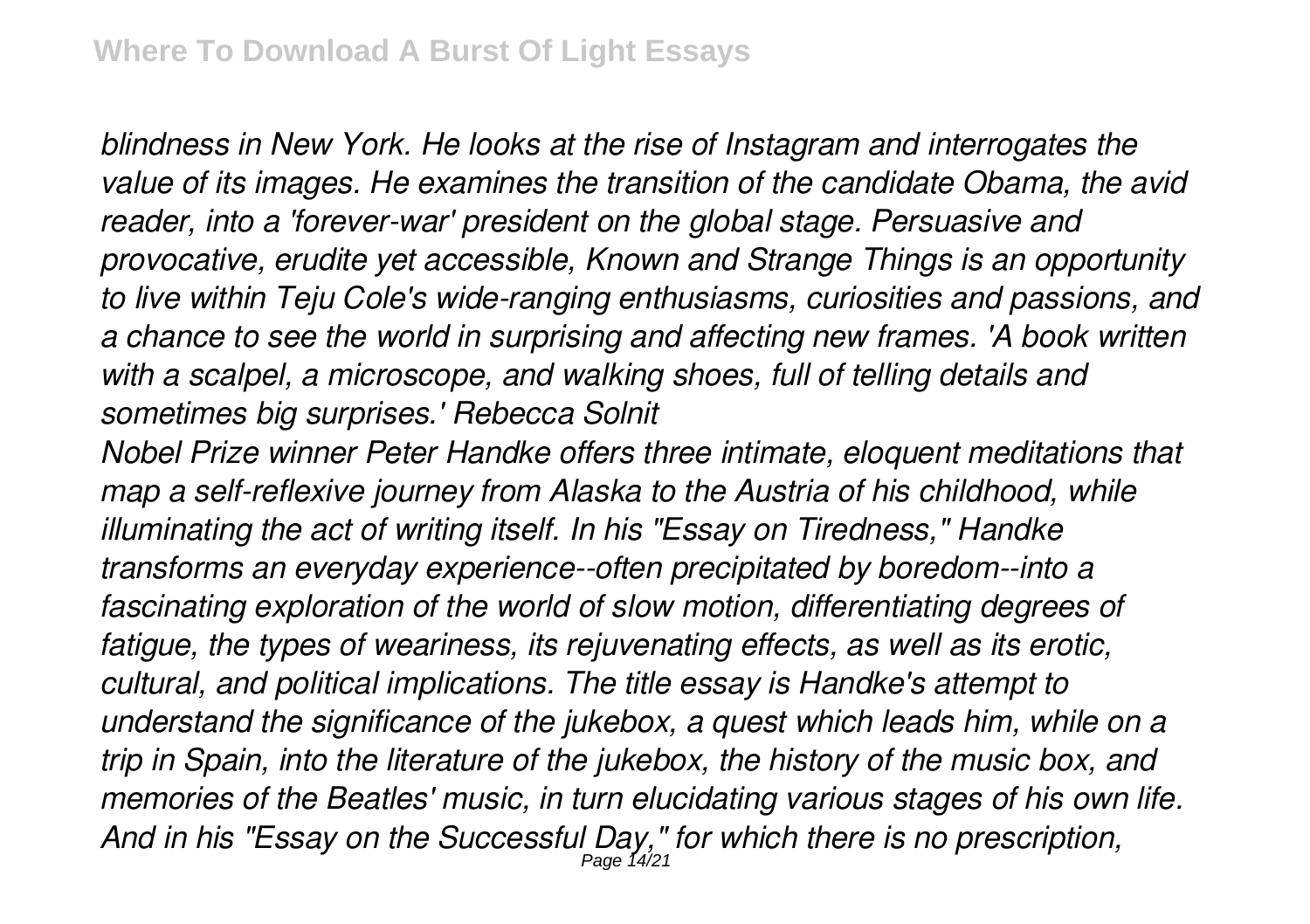*Handke invents a picture of tranquility, using a self-portrait by Hogarth as his point of departure to describe a state of being at peace. Playful, reflective, insightful, and entertaining, The Jukebox and Other Essays on Storytelling constitutes a literary triptych that redefines the art of the essay and challenges the form of the short story, confirming Peter Handke's stature as "one of the most original and provocative of contemporary writers" (Lawrence Graver, The New York Times Book Review).*

*Perhaps no twentieth century writer was so observant and elegant a chronicler of his times as Truman Capote. Whether he was profiling the rich and famous or creating indelible word-pictures of events and places near and far, Capote's eye for detail and dazzling style made his reportage and commentary undeniable triumphs of the form. Portraits and Observations is the first volume devoted solely to all the essays ever published by this most beloved of writers. From his travel sketches of Brooklyn, New Orleans, and Hollywood, written when he was twentytwo, to meditations about fame, fortune, and the writer's art at the peak of his career, to the brief works penned during the isolated denouement of his life, these essays provide an essential window into mid-twentieth-century America as offered by one of its canniest observers. Included are such celebrated masterpieces of narrative nonfiction as "The Muses Are Heard" and the short nonfiction novel* Page 15/21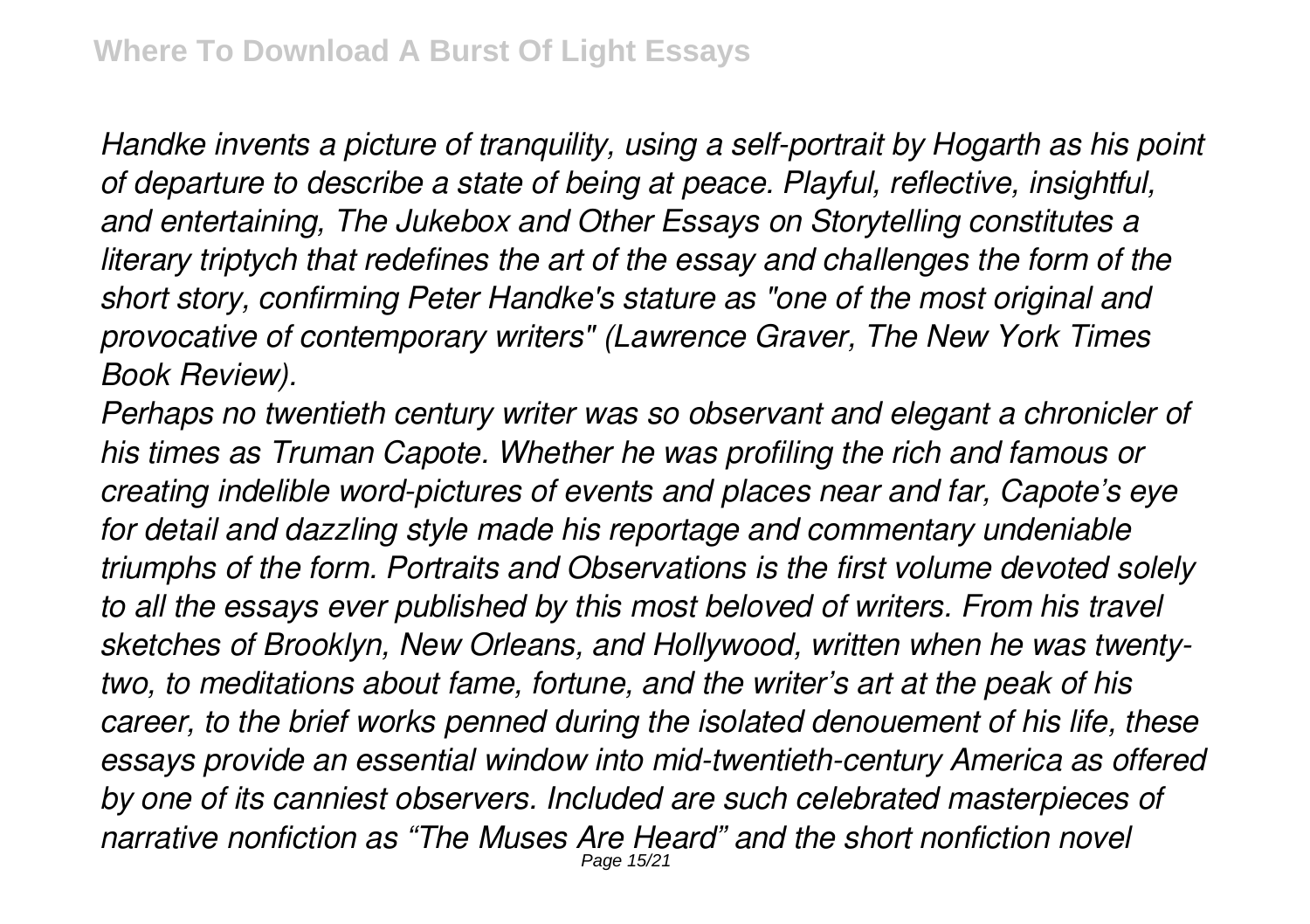*"Handcarved Coffins," as well as many long-out-of-print essays, including portraits of Isak Dinesen, Mae West, Marcel Duchamp, Humphrey Bogart, and Marilyn Monroe. Among the highlights are "Ghosts in Sunlight: The Filming of In Cold Blood, "Preface to Music for Chameleons, in which Capote candidly recounts the highs and lows of his long career, and a playful self-portrait in the form of an imaginary self-interview. The book concludes with the author's last written words, composed the day before his death in 1984, the recently discovered "Remembering Willa Cather," Capote's touching recollection of his encounter with the author when he was a young man at the dawn of his career. Portraits and Observations puts on display the full spectrum of Truman Capote's brilliance. Certainly, Capote was, as Somerset Maugham famously called him, "a stylist of the first quality." But as the pieces gathered here remind us, he was also an artist of remarkable substance.*

*George Orwell set out 'to make political writing into an art', and to a wide extent this aim shaped the future of English literature – his descriptions of authoritarian regimes helped to form a new vocabulary that is fundamental to understanding totalitarianism. While 1984 and Animal Farm are amongst the most popular classic novels in the English language, this new series of Orwell's essays seeks to* bring a wider selection of his writing on politics and literature to a new readership.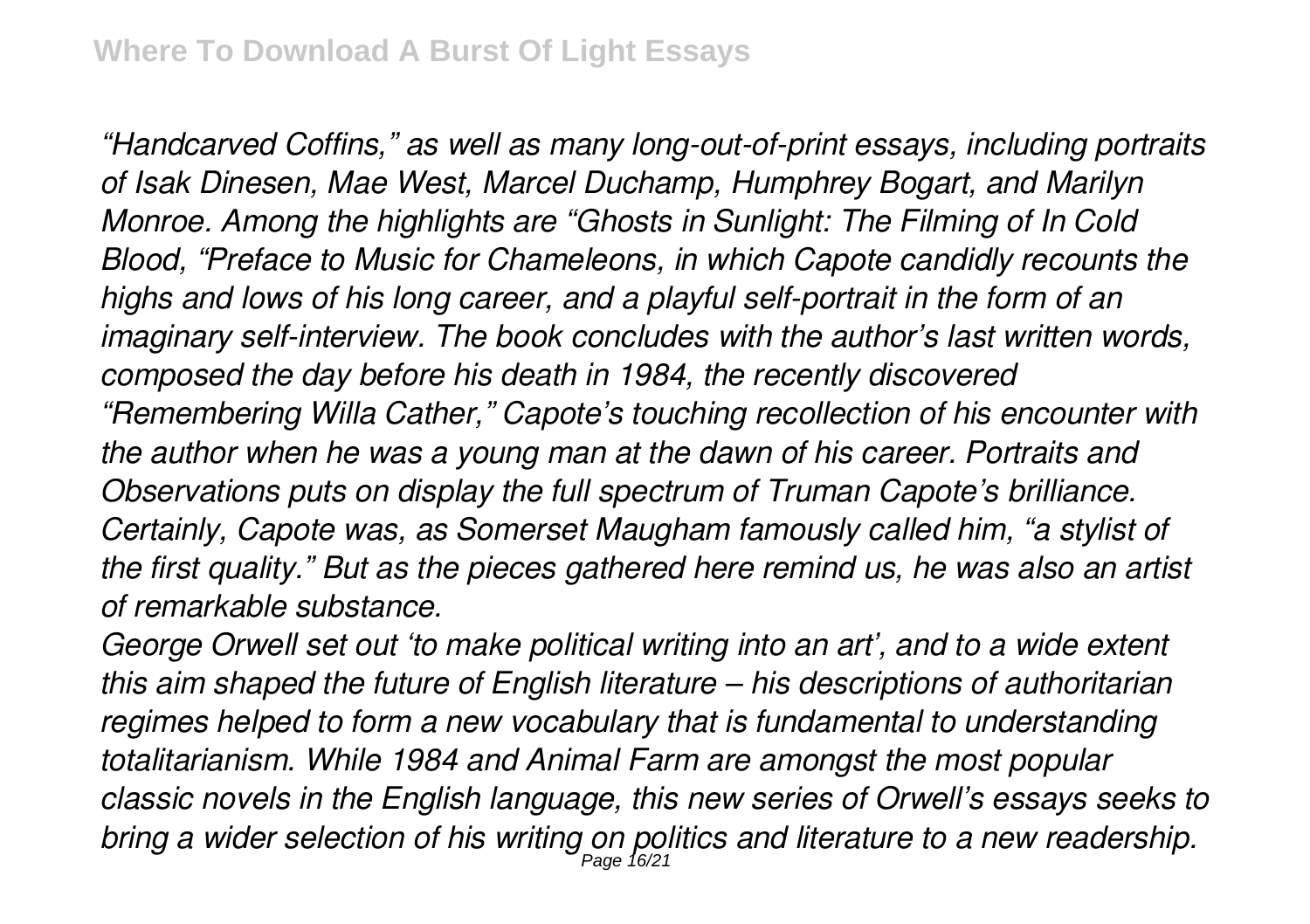*In Why I Write, the first in the Orwell's Essays series, Orwell describes his journey to becoming a writer, and his movement from writing poems to short stories to the essays, fiction and non-fiction we remember him for. He also discusses what he sees as the 'four great motives for writing' – 'sheer egoism', 'aesthetic enthusiasm', 'historical impulse' and 'political purpose' – and considers the importance of keeping these in balance. Why I Write is a unique opportunity to look into Orwell's mind, and it grants the reader an entirely different vantage point from which to consider the rest of the great writer's oeuvre. 'A writer who can – and must – be rediscovered with every age.' — Irish Times Why I Write Trifles An Essay on Man The Ocean in a Drop Your Silence Will Not Protect You A Step-by-Step Guide for All Levels, With Sample Essays* An African-American and an Asian-American poet make the connections between South African apartheid and North American racism. "She remains a thinker and activist who 'insists upon complexity.' "Reamy Jansen, San Francisco Chronicle\*Some of Us Did Not Die brings together a rich Page 17/21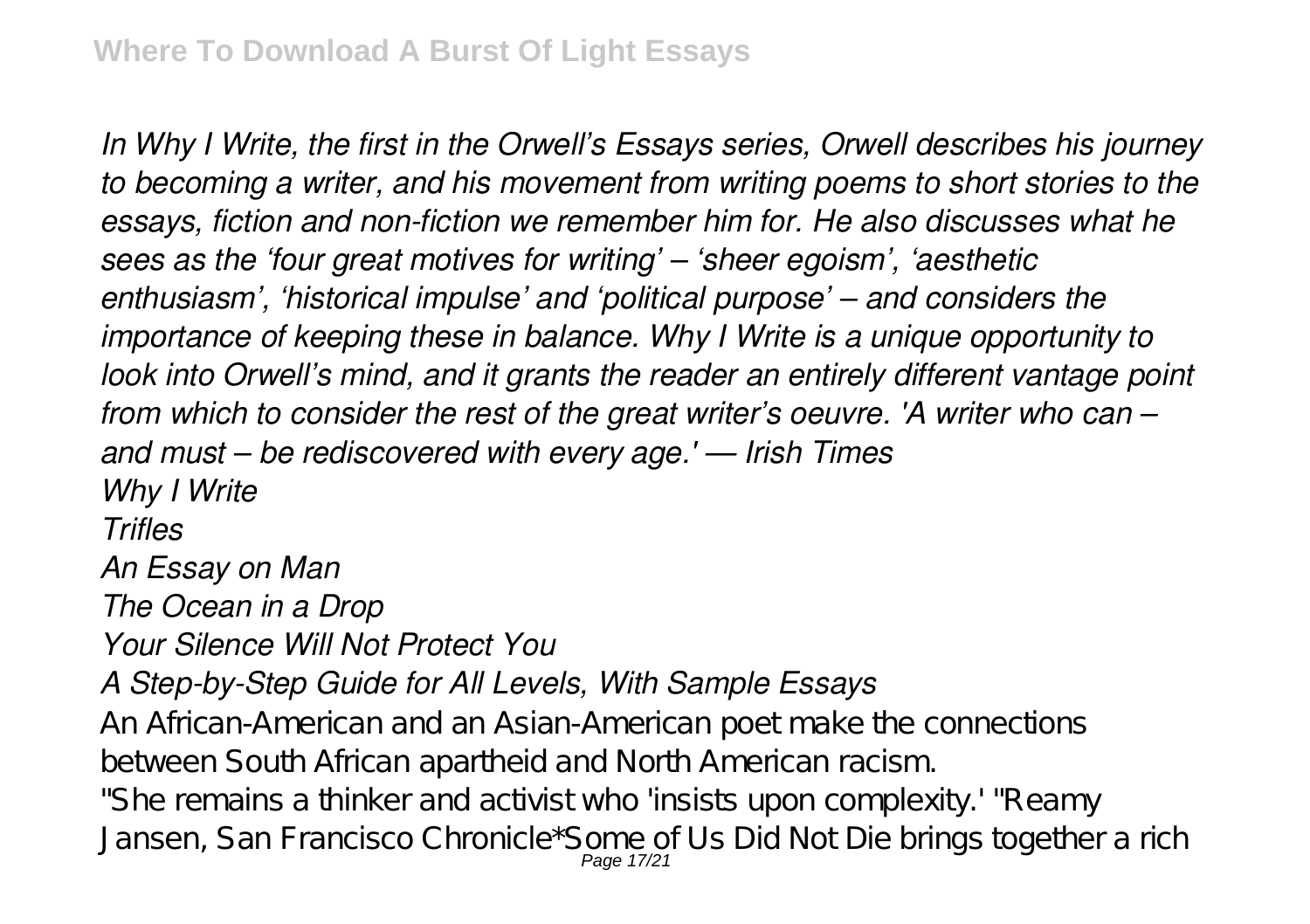sampling of the late poet June Jordan's prose writings. The essays in this collection, which include her last writings and span the length of her extraordinary career, reveal Jordan as an incisive analyst of the personal and public costs of remaining committed to the ideal and practice of democracy. Willing to venture into the most painful contradictions of American culture and politics, Jordan comes back with lyrical honesty, wit, and wide-ranging intelligence in these accounts of her reckoning with life as a teacher, poet, activist, and citizen. The woman's place of power within each of us is neither white nor surface; it is dark, it is ancient, and it is deep The revolutionary writings of Audre Lorde gave voice to those 'outside the circle of this society's definition of acceptable women'. Uncompromising, angry and yet full of hope, this collection of her essential prose - essays, speeches, letters, interviews - explores race, sexuality, poetry, friendship, the erotic and the need for female solidarity, and includes her landmark piece 'The Master's Tools Will Never Dismantle the Master's House'. 'The truth of her writing is as necessary today as it's ever been' Guardian A Burst of Lightand Other EssaysCourier Dover Publications When I Dare to Be Powerful In Praise of Shadows Singapore: The Next Fifty Years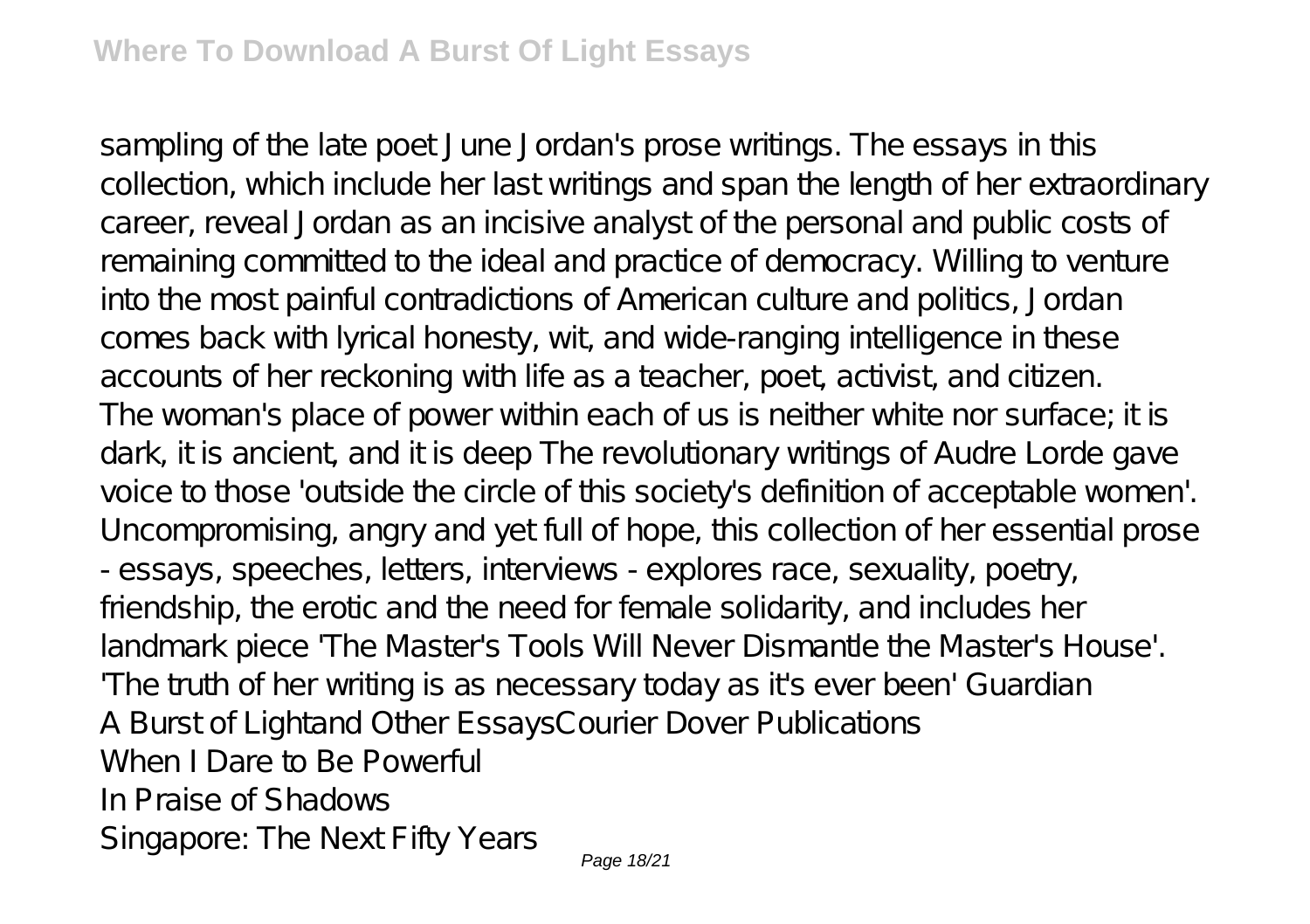## Virgin Capital A Burst of Light

## The Jukebox and Other Essays on Storytelling

A collection of insightful and uproariously funny non-fiction by the bestselling author of INFINITE JEST - one of the most acclaimed and adventurous writers of our time. A SUPPOSEDLY FUN THING... brings together Wallace's musings on a wide range of topics, from his early days as a nationally ranked tennis player to his trip on a commercial cruiseliner. In each of these essays, Wallace's observations are as keen as they are funny. Filled with hilarious details and invigorating analyses, these essays brilliantly expose the fault line in American culture - and once again reveal David Foster Wallace's extraordinary talent and gargantuan intellect.

A definitive selection of prose and poetry from the self-described "black, lesbian, mother, warrior, poet," for a new generation of readers.

One of Book Riot's "The Best Books We Read in October 2018" "To say this collection is transgressive, provocative, and brilliant is simply to tell you the truth." —Roxane Gay, author of Hunger and Bad Feminist Smart, humorous, and strikingly original essays by one of "America's most bracing thinkers on race, gender, and capitalism of our time" (Rebecca Traister) In these eight piercing explorations on beauty, media, money, and more, Tressie McMillan Cottom—award-winning professor and acclaimed author of Lower Ed—embraces her venerated role as a purveyor of wit, wisdom, and Black Twitter snark about all that is right and much that is wrong with this thing we call society. Ideas and identity fuse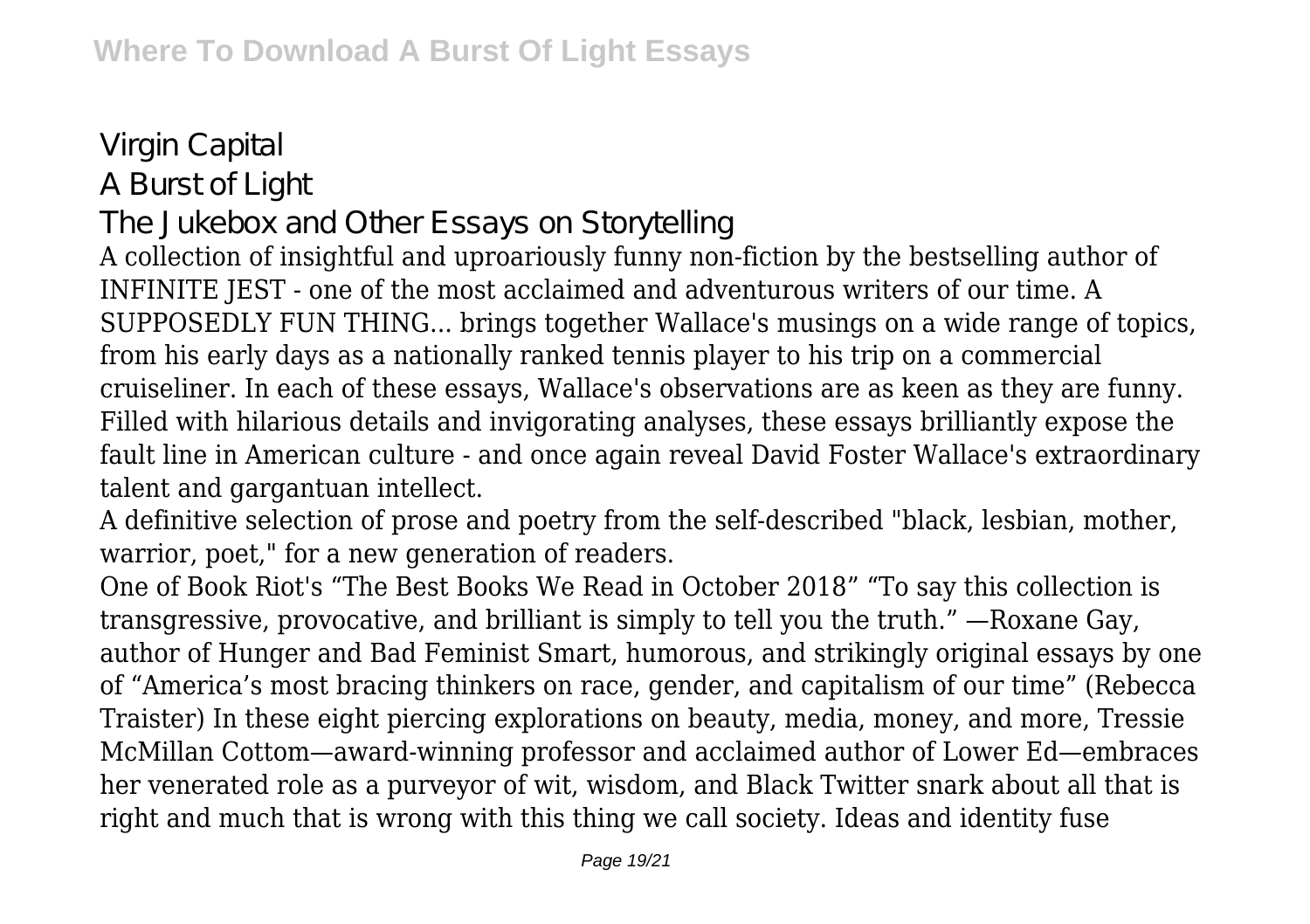effortlessly in this vibrant collection that on bookshelves is just as at home alongside Rebecca Solnit and bell hooks as it is beside Jeff Chang and Janet Mock. It also fills an important void on those very shelves: a modern black American feminist voice waxing poetic on self and society, serving up a healthy portion of clever prose and southern aphorisms as she covers everything from Saturday Night Live, LinkedIn, and BBQ Becky to sexual violence, infant mortality, and Trump rallies. Thick speaks fearlessly to a range of topics and is far more genre-bending than a typical compendium of personal essays. An intrepid intellectual force hailed by the likes of Trevor Noah, Chimamanda Ngozi Adichie, and Oprah, Tressie McMillan Cottom is "among America's most bracing thinkers on race, gender, and capitalism of our time" (Rebecca Traister). This stunning debut collection—in all its intersectional glory—mines for meaning in places many of us miss, and reveals precisely how the political, the social, and the personal are almost always one and the same.

A collection of poetry by the African-American activist and artist describes her personal identities as a lesbian, mother, black woman, and cancer survivor, and notes the tension created by the often conflicting drives of these identities. Reissue.

Collected and Unpublished Writings of Audre Lorde

And Other Essays

Erosion

Our Dead Behind Us

Being Grown Up Was Easy